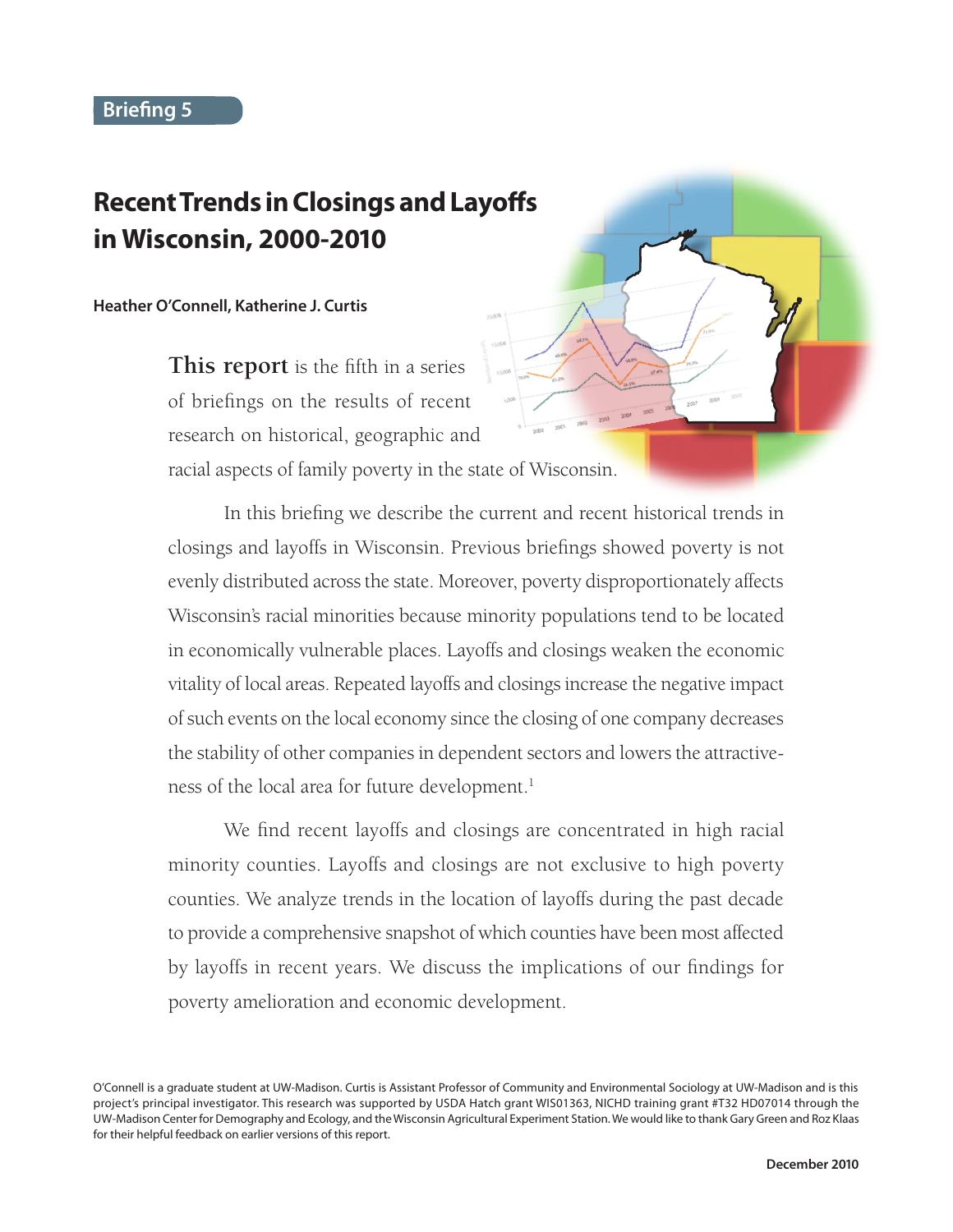## **Wisconsin in the National Context**

**Compared to the nation,** Wisconsin's population has been particularly affected by layoffs accompanying the most recent recession. In May, June and July of 2010 alone, Wisconsin had 17,975 initial claimants for unemployment insurance. Wisconsin residents made up 3.6 percent of the 500,777 claims made in the nation during the same time period.<sup>2</sup> The proportion of the state's working age population that has made an unemployment claim is two times that for the United States as a whole (0.50 percent compared to 0.25 percent).<sup>3</sup>

Recent layoffs in Wisconsin include the closing of the Land O' Lakes dairy in Madison (Dane County) and Weather Shield Manufacturing in Greenwood (Clark County). These two closings alone affected 120 and 194 jobs, respectively. Major layoffs of Metalcraft of Mayville, Inc. employees also took

#### Layoffs in Wisconsin, 2010

Figure 1

*2010 Closings and Layoffs*



place in Mayville (Dodge County, 244 jobs) and West Bend (Washington County, 81 jobs).<sup>4</sup>

Although the state economy has been slowly recovering in recent months, layoffs are scheduled to continue. American Concrete Pipe recently closed plants in Green Bay and Milwaukee at the end of November. Lake Lawn Resort in Delavan was also expected to close by mid-December.<sup>5</sup> In addition, two nation-wide companies, GE Healthcare and Harley-Davidson, that have large employee bases in Wisconsin, have made recent employee cuts and have shown signs of future down-sizing.6 Layoffs are a pressing concern for Wisconsin residents because they negatively impact local economies by escalating unemployment which, in turn, contributes to sustaining poverty.

**The most recent data** on layoffs in Wisconsin (through October, 2010) show clear clustering in the southeast corner of the state. Manufacturing has been historically concentrated in this area. The link between manufacturing and layoffs is consistent with deindustrialization that has accompanied national economic restructuring in favor of the service sector. Research has shown that deindustrialization has had a pronounced effect on the manufacturing industry since the 1980s.<sup>7</sup> Racial minorities' connection to the manufacturing industry increases their likelihood of being directly or indirectly affected by layoffs relative to non-Hispanic whites.<sup>8</sup>

> • Places with at least one report of a layoff or closing, January 1, 2010 -October 31, 2010



Counties with at least one place reporting a layoff or closing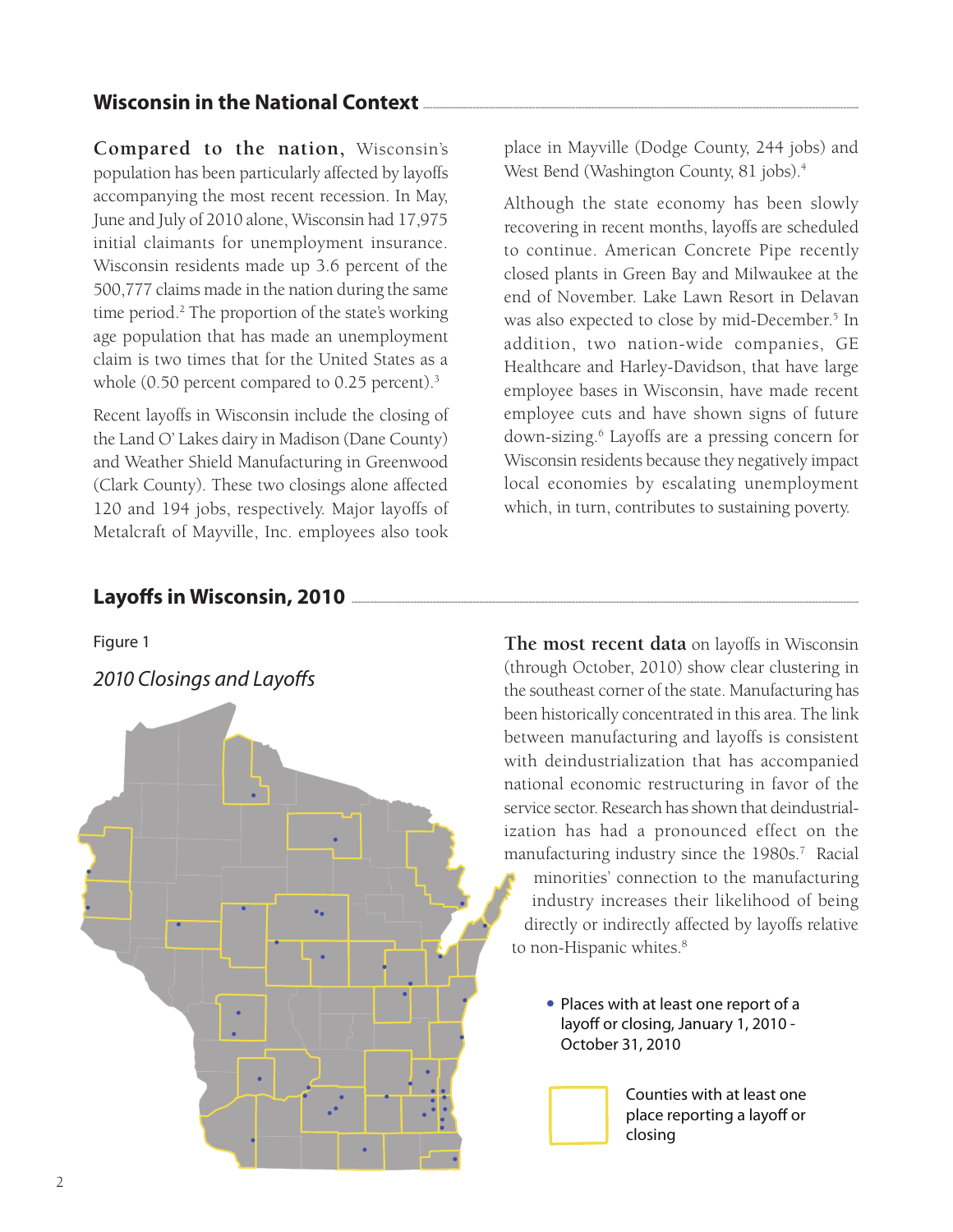Although Wisconsin has had a large number of layoffs, not all counties are equally affected and, consequently, not all residents are equally vulnerable. Figure 1 shows that the 41 locations with at least one layoff in 2010 thus far are isolated

### **Temporal Trends in Wisconsin Layoffs**

**The magnitude of total layoffs** has not been stable over time. During 2000 to 2009, the number of layoffs ranged from a low of 7,674 in 2004 to a high of 20,020 in 2009. Not surprisingly, the peaks in layoffs are associated with economic recessions, which correspond roughly with the years 2003 and 2009.

Figure 2 shows that layoffs occur both during economic declines and expansion, but the magnitude is much greater during downturns. Throughout the state (blue line), layoffs slowly increased through 2002, at which point there was comparatively sharper growth in 2003. During the next year there were comparatively fewer layoffs; 2.5 times as many layoffs occurred in 2003 as compared to 2004. Layoffs rose noticeably again in 2008 and continued through 2009. Although more layoffs are scheduled for the 2010 calendar year, early estimates suggest the state's to 30 counties. In addition to industrial concentration, the geographic distribution of racial groups plays an important role in the extent to which layoffs increase the economic vulnerability of certain groups.

annual number of affected jobs for 2010 will be lower than that for 2009 (5,846 jobs have been lost to events occurring prior to November 1, 2010).

Counties with a high concentration of racial minorities consistently report the majority of layoffs. For example, in 2004, 56.3 percent of the state's layoffs were from high minority counties (gold line). The disparity is even greater during recessions. In 2003, 64.1 percent of all layoffs were located in counties where the overwhelming majority of Wisconsin's racial minorities reside, namely in Brown, Dane, Kenosha, Marathon, Milwaukee, Outagamie, Racine, Rock, Sheboygan, Walworth, Waukesha and Winnebago counties. The local economies in which racial minorities are employed are the most affected in terms of the frequency and severity of layoffs.9



\*High racial minority counties are defined as counties with an above average percentage of the state's racial minority population throughout the 2000-2009 period. County minority concentration is calculated as the number of racial minorities in a county divided by the total number of racial minorities in Wisconsin. For example, in 2000, there were 675,155 non-whites in the state. Of that total, 9,898 resided in Sheboygan County. Dividing 9,898 by 675,155 gives Sheboygan a value of approximately 1.5 percent. Counties with values exceeding 1.4 percent in 2000 are considered high racial minority counties. Two counties with values below the state average in some years in the observed period are included in the high racial minority county category (Marathon and Walworth) because their values are closer to counties above the average than to counties below the average. Continuing with the example from 2000, 1.2 percent of the state's racial minority population resided in Marathon County. Walworth County also housed 1.2 percent of Wisconsin's 2000 racial minority population. All other counties are considered low racial minority counties.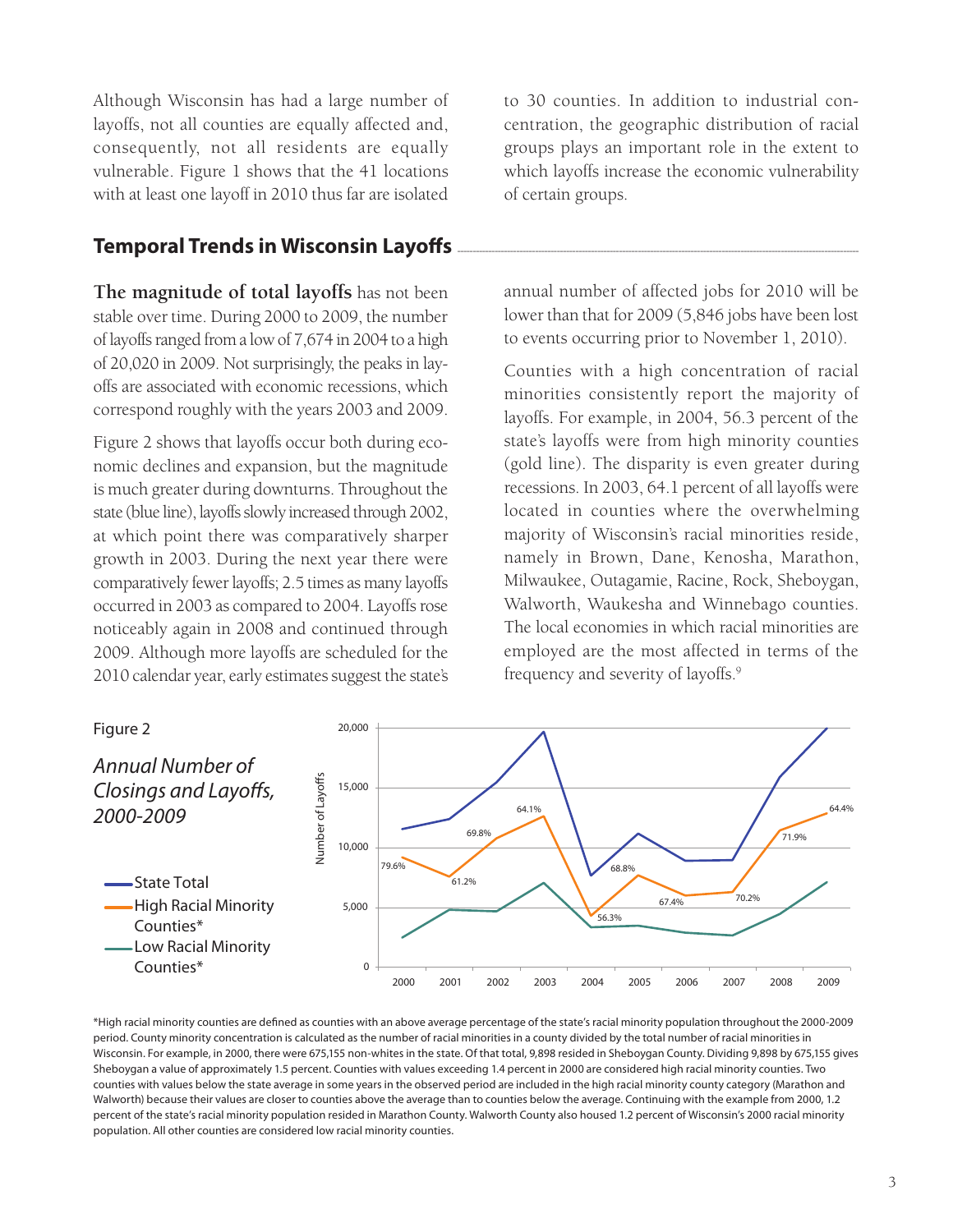## Layoffs, Poverty and Racial Inequality

**Where layoffs occur** is not systematically related to a county's poverty rate in the following year. For instance, layoffs in 2007 occurred in counties with varying degrees of poverty in 2008, which is the most recent year in which county poverty data are available. Milwaukee County is among the high poverty counties (17 percent in 2008) and had eight different places reporting at least one layoff in 2007. However, Washington County also reported a large number of places with a layoff (4 in 2007) and, at the same time, reported one of the lowest poverty rates (4.9 percent).<sup>10</sup> The disparate outcomes suggest the presence of layoffs in the previous year is not a dominant factor contributing to overall poverty.<sup>11</sup>

However, layoffs are clustered in counties with high concentrations of racial minorities. All but one of the high racial minority counties had at least one layoff during 2007 (Walworth County is the exception). Moreover, 60 percent of places (e.g. cities, towns and villages) with at least one layoff were located in a county with a large racial minority population. As described in the second briefing in this series, racial minorities are concentrated in specific counties. Current results suggest such concentration makes them vulnerable to layoffs and the associated negative economic impacts.

#### Figure 3

### *2007 Closings and Layoffs, Poverty and Racial Minority Concentration*

• Places with at least one report of a layoff or closing, January 1, 2007 - December 31, 2007

#### SAIPE estimate of individual poverty rates, 2008



In Wisconsin, a racial minority resident is more likely than a non-Hispanic white resident to live in a county affected by layoffs. According to intercensal estimates for 2007, 71.6 percent of Wisconsin's non-Hispanic white population lived in one of the 29 counties affected by a layoff in 2007. In contrast, 88.9 percent of the state's racial minority population lived in counties affected by layoffs, a 17 percentage-point difference.<sup>12</sup> The disproportionate incidence of layoffs in counties where racial minorities are concentrated likely contributes to the racial inequality in poverty described in earlier briefings in this series.

Although we cannot determine the extent to which racial minorities are disproportionately laid off with these data, we can conclude that racial minorities are more likely to face local economies with limited opportunities as compared to non-Hispanic whites. The implication for racial inequality in poverty is that poor labor market prospects discourage individuals from engaging the labor force or from actively searching for a job,<sup>13</sup> thus disproportionately increasing the average racial minority's likelihood of being poor relative to non-Hispanic whites.



\*High racial minority counties are defined as counties with a larger percentage of Wisconsin's racial

minority population than expected if racial minorities were evenly distributed across the state. See the note in Figure 1 for a full explanation.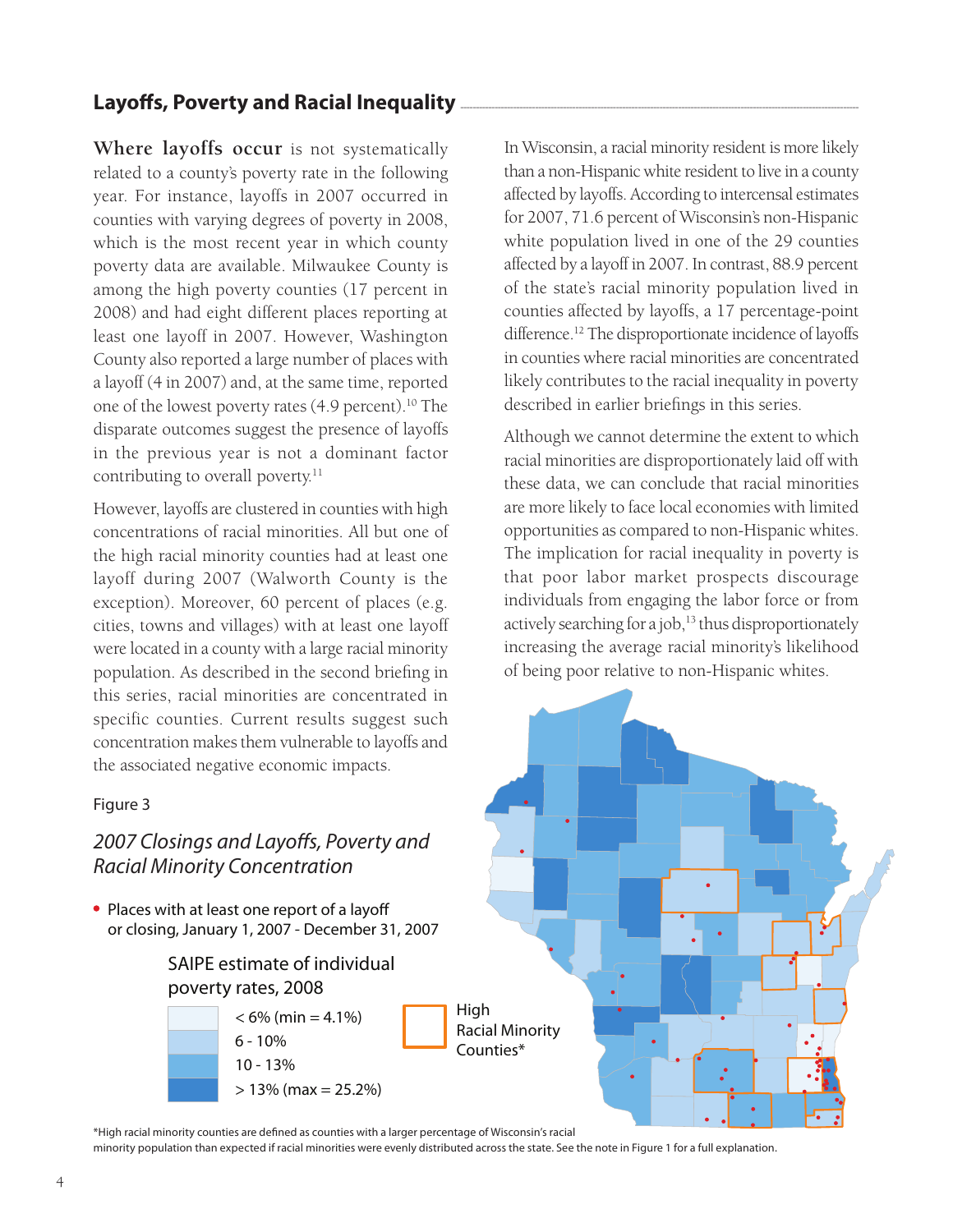# **Cumulative Impact of Layoffs**

**The cumulative effect** of multiple layoffs experienced over time may increase county poverty above and beyond an increase in poverty associated with layoffs in the most recent year alone. Therefore, it is important to understand past layoffs in addition to recent layoffs. To that end, we have classified Wisconsin's counties by the magnitude of layoffs' impact over the past  $11$  years.<sup>14</sup> We present this classification in relation to racial minority concentration in Figure 4.

We identify 7 counties that have been persistently affected by large layoffs (Dane, Calumet, Jefferson, Milwaukee, Racine, Rock and Waukesha) (red). In addition, during the period examined, there are 17 counties with persistent layoffs that were large but significantly smaller than those found in the above counties (yellow).

There is strong evidence that the cumulative impact of layoffs is concentrated in counties with a disproportionate share of the state's racial minorities. Of the 12 high racial minority counties, 11 are among the places most affected by layoffs (the Extreme, red, and Substantial, yellow, categories). Of the 17 Moderate (green) counties, only one contains an above average proportion of the state's racial minorities (Walworth County). In contrast, less than 2 percent of Wisconsin's racial minority population resides in the five counties not directly affected by a layoff during  $2000-2010$  (gray).<sup>15</sup> This further suggests racial minorities are disproportionately exposed to weakened local economies, where poverty is a likely consequence of limited economic opportunities for area residents.16

#### Figure 4

### *Cumulative Closings and Layoffs, 2000-2010, and Racial Minority Concentration*

#### County Classifications based on the Extent of Layoffs' Direct Impact

None (index  $= 0$ )

Limited (index: 0.003 - 0.094)

Moderate (index: 0.14 - 0.34)

Substantial (index: 0.45 - 0.89)

Extreme (index: 1.18 - 3.23)



Racial Minority



\*High racial minority counties are defined as counties with a larger percentage of Wisconsin's racial minority population than expected if racial minorities were evenly distributed across the state. See the note in Figure 1 for a full explanation.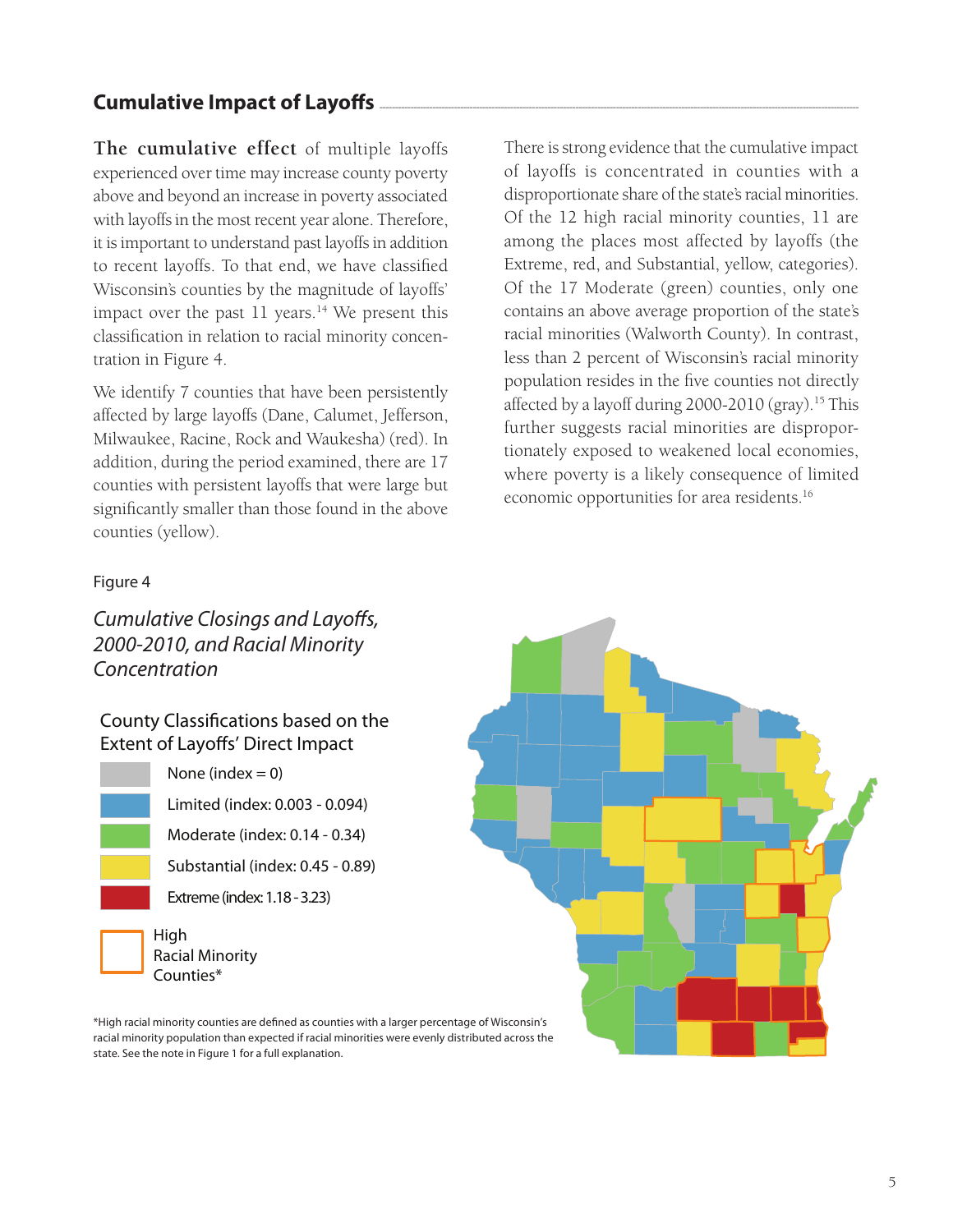### **Implications**

**Although layoffs principally affect** the individuals whose jobs are eliminated, the downsizing and closing of companies also has important consequences for the ability of local economies to support their residents. Poverty is a direct result of such limited economic opportunities, as demonstrated in earlier briefings discussing the role of unemployment and underemployment. Local government officials and program developers alike would benefit from monitoring the extent of layoffs in their counties. Attention should be given to contemporary and recent historical trends because both past and present layoffs affect current economic development.

We have shown that counties with high concentrations of racial minorities are especially vulnerable to the negative effects of layoffs. The concentration of racial minorities in high layoff counties is a potential source of racial inequality in poverty in Wisconsin. Earlier briefings showed that racial minorities in Wisconsin have higher levels of poverty than non-Hispanic white residents for as long as data on race and poverty have been available. Moreover, in recent years, poverty rates have been increasing for non-whites but declining for whites. State agencies and local governments can take steps towards decreasing racial inequality by encouraging economic development in counties most affected by layoffs.

Layoffs are a source of economic instability that should be considered when addressing issues related to poverty, particularly those related to racial inequality. In this briefing, we provide information on layoff trends in the most recent years and tools to conduct future layoff analyses. These resources are intended to aid the understanding of Wisconsin poverty. However, layoffs are not the only source of poverty. Additional structural factors emphasized throughout this series, including unemployment and underemployment, should be considered in combination with the results presented here.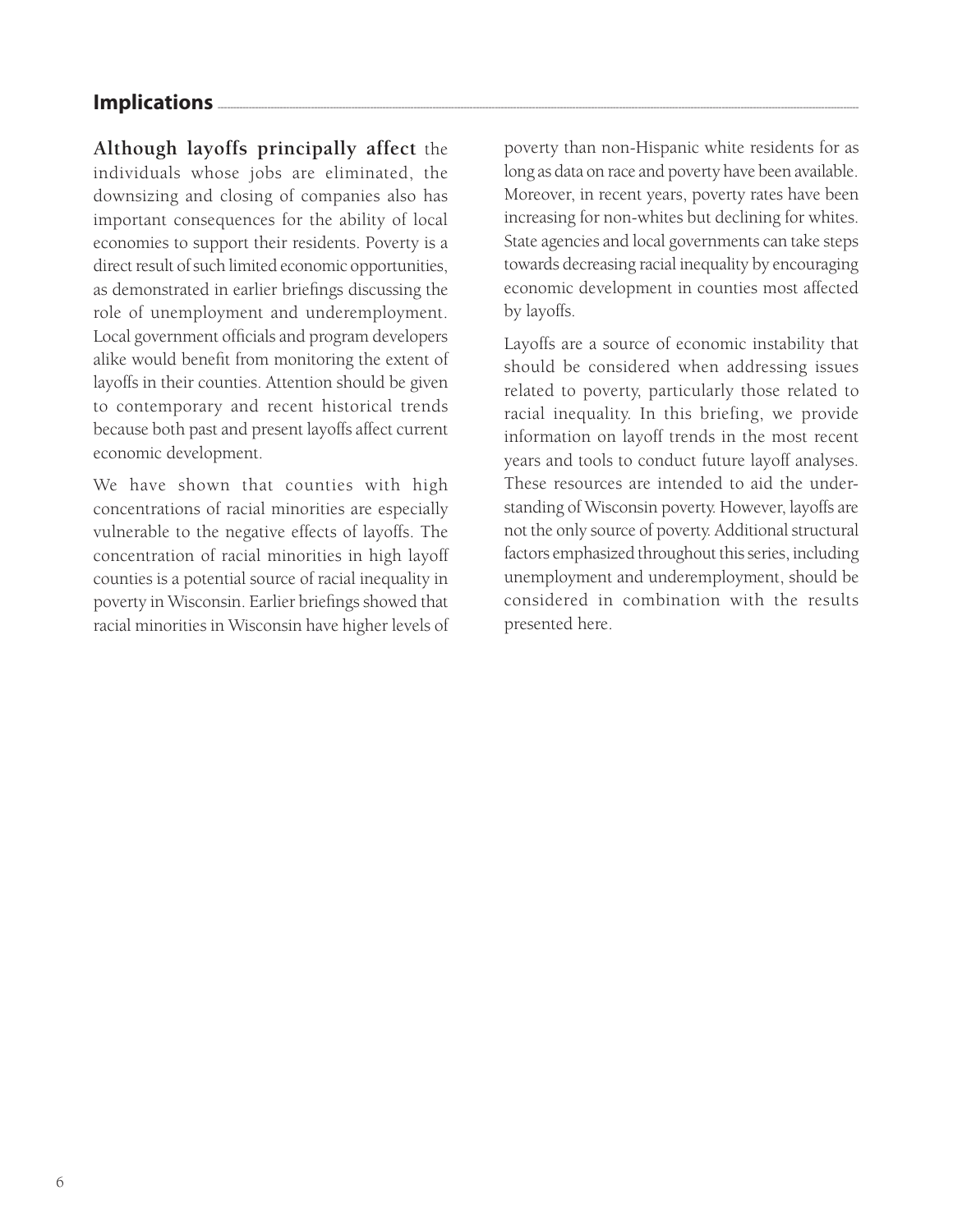#### **Endnotes:**

<sup>1</sup> See the following for research in support of the reinforcing effect of economic decline on poor economies: Lamore, R., Link, T. and Blackmond, T. (2006). Renewing people and places: Institutional investment policies that enhance social capital and improve the built environment of distressed communities. *Journal of Urban Affairs,* 28, 429-442; Wilson, W. J. (1987). *The truly disadvantaged: The inner city, the underclass, and public policy.* Chicago: University of Press. Chicago. However, an alternative argument has been presented by other scholars, such as Michael Porter, which suggests high unemployment is attractive to business owners because there is an available workforce (see for example, Porter, Michael. (May 27, 2010). Michael Porter on inner city business: Companies can benefit their communities by doing more business closer to home. *Bloomsberg Businessweek,* http://www.businessweek.com/ smallbiz/content/may2010/sb20100526\_383016.htm).

2 US Bureau of Labor Statistics. Economic News Release, Mass Layoffs Summary. August 20, 2010.

<sup>3</sup> These proportions were calculated using the reported number of claimants divided by the estimated 18-64 population for 2009 from the US Census Bureau. The denominators were calculated by multiplying the percentage under 18 and the percentage 65 and over by the total population estimate for each geographic area. The numbers of people under 18 or over 64 were then subtracted from the total population estimate for Wisconsin and the United States.

4 These figures are drawn from the official notifications of a plant closing or mass layoff reported to the Office of Economic Advisors (OEA) in the Wisconsin Department of Workforce Development, http://dwd.wisconsin.gov/oea/plant\_closings\_and\_mass\_layoffs.htm

5 These layoffs have been reported to the OEA but are subject to change. Therefore, we do not include them in our subsequent analysis and focus on events from January 1, 2010, through October 31, 2010 for the 2010 analysis.

6 See the following reports for information on GE and Harley-Davidson's economic situations: Gallagher, K. (August 27, 2010). GE Healthcare moving work to Texas, Mexico. *Milwaukee Journal Sentinel,* http://www.jsonline.com/business/101652158.html; Barret, R. (November 11, 2010). Harley rejects state tax credits: It says job stipulations on \$25 million are too rigid. *Milwaukee Journal Sentinel,* http://www.jsonline.com/business/107332333.html

7 See for example Bound, J. and Holzer, H. (1993). Industrial shifts, skill levels, and the labor market for white and black males. *Review of Economics and Statistics,* 75, 387-396; Green, G. and Sanchez, L. (2007). Does manufacturing still matter? *Population Research Policy Review,* 26, 529-551; Harrison, B. and Bluestone, B. (1988). *The Great U-turn: Corporate Restructuring and the Polarization of America.* Basic Books; Kasarda, J. (1989). Urban industrial transition and the underclass. *Annals of the American Academy of Political and Social Science,* 501, 26-47; and Wilson, W. J. (1996). *When Work Disappears.* New York: Alfred A. Knopf.

<sup>8</sup> Of the racial minorities, Hispanics have the highest concentration in manufacturing (33.2 percent) followed by Asians (29.6 percent). The percentage of employed non-Hispanic whites in manufacturing was 22 percent, 11 percentage-points below that of Hispanics. Even smaller percentages of African Americans (18.8) and American Indians (14.8) were employed in manufacturing in 2000. These figures were calculated using data from the US Census Bureau, Census 2000 Summary File 4, table 85.

9 This does not imply that the reason there are more layoffs in these counties is the high concentration of racial minorities. Instead, results suggest racial minorities are at an economic disadvantage compared to non-Hispanic whites due to their concentration in counties with economies weakened by layoffs. Racial minority disadvantage from layoffs could stem from other factors that are related to both minority concentration and layoffs, including issues surrounding unionization.

10 Poverty rates are from the Small Area Income and Poverty Estimates made by the US Census Bureau, http://www.census.gov/did/www/saipe/data/ statecounty/data

<sup>11</sup> The correlation coefficient for the number of places in a county with a layoff in 2007 and 2008 poverty is -0.15, which is no different from zero, suggesting layoffs and poverty are not related. We reach the same conclusion when examining the number of individuals laid off in a county and poverty (correlation = 0.07, not significantly different from zero).

<sup>12</sup> These figures are based on 2007 intercensal estimates made by the US Census Bureau's Population Estimates Program, http://www.census.gov/popest/ datasets.html

<sup>13</sup> For an example of work on this topic see Van Ham, M., Mulder, C. and Hooimeijer, P. (2001). Local underemployment and the discouraged worker effect. *Urban Studies,* 38, 1733-1751.

<sup>14</sup> We calculate this index first by summing the total number of places within a county with at least one layoff or closing in any year. Second, we count the number of different years these events took place. The sum of these two numbers is then divided by the total population to make sure populous counties are not over-represented among the top counties. Finally, we multiply by the total number of individuals laid off because large events are assumed to carry more economic weight than small events. Essentially, in combining the last two steps, we weight the summed number by the proportion of the total population affected by a layoff. This final weighted number was then ranked and used to distinguish separate categories representing recent cumulative exposure to layoffs. As an example of this process, consider two hypothetical counties. County A and County B have a total of 10 affected cities during 5 separate years, yielding a base index of 15 (10+5) for both counties. However, the proportion of each county's total population that was laid off differs. County A has a cumulative number of individuals laid off of 50 and a total population of 100. The weight we apply to County A's base index is then 0.5 (50/100). The corresponding numbers for County B are 60 and 150, giving us a weight of 0.4 (60/150). The final indices for each county are 7.4 and 6 respectively. Therefore, although County B has a larger total number of individuals laid off than County A, we estimate the extent of the impact of layoffs on County A to be larger than that for County B.

<sup>15</sup> This is not to say that racial minorities are not prominent within these counties. Indeed, 88.4 percent of Menominee County's population was a racial minority in 2000, and over 13 percent of Ashland and Forest Counties' populations were classified as racial minorities. However, the absolute number of minorities within these counties is small compared to those highlighted in our analysis. For example, in Menominee County there were 4,033 racial minorities compared to the 16,211 in Rock County. Rock County had approximately 4 times the number of racial minorities as Menominee County.

<sup>16</sup> We do not find evidence of a connection between overall county poverty and the cumulative magnitude of layoffs. For instance, 43 percent of the persistently high layoff counties had high poverty. Similarly, 54 percent of the counties with only a limited impact of layoffs also had high poverty. Indeed, the county with the highest poverty rate (Menominee County) has had no layoffs during the past 11 years. The lack of layoffs in Menominee County may be more of a reflection of the lack of large businesses capable of reporting a major layoff rather than a sign of a strong economy. As reported in briefing 3 of this series, Menominee County had the highest unemployment rate in 2000 (16.5 percent) and the highest poverty rate since 1970, when Menominee county was designated.